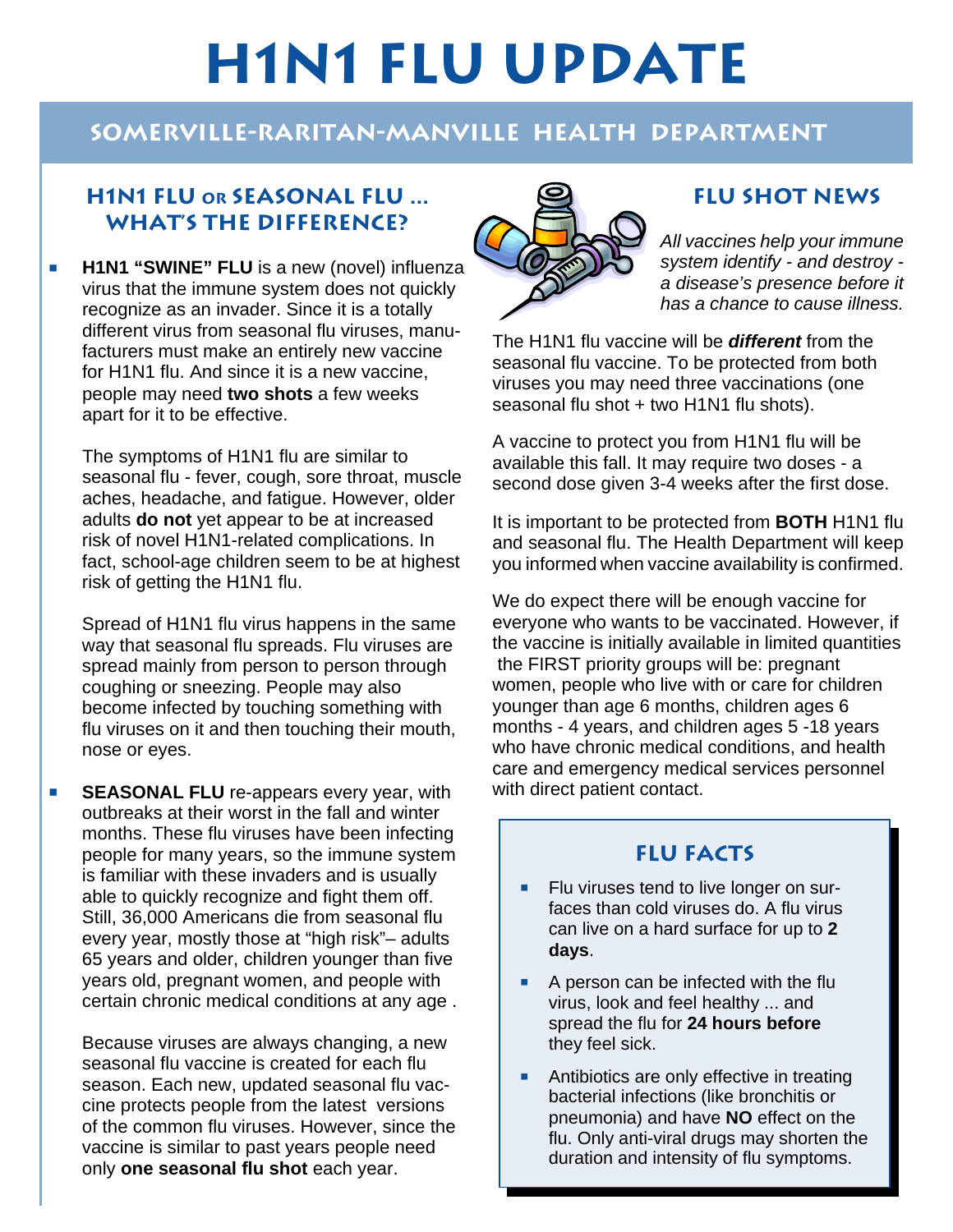# **HOME CARE TIPS**

- $\blacksquare$  Check with your health care provider about any special care you might need if you are pregnant, immunosuppressed, or have a health condition such as diabetes, heart disease, asthma, or emphysema.
- **P** Antiviral medications can sometimes help lessen influenza symptoms, but require a prescription. Check with your health care provider about whether you should take an antiviral medication.
- **F** If you are sick stay home for at least 24 **hours after you no longer have a fever, or signs of a fever, without the use of fever-reducing medicines.** Avoid close contact with others as much as possible, even at home.
- $\blacksquare$  Identify a single household member as the "care giver" of anyone who is sick to minimize their interaction with others. The main care giver should be the only person going in and out of the sick person's room or area. Other household members should have no contact, or very limited contact, with the sick person.



### **Additional HOME CARE Resources**

- **Pandemic Influenza Home Care Guide** Somerville Health Department (request an electronic copy at mtyson@somervillenj.org)
- **P The American Medical Association Family Medical Guide - Fourth Edition**  (AMA, © 2009)

**The Johns Hopkins Complete Home Guide to Symptoms and Remedies** (Authors of the John Hopkins Medical Letter and Simeon Margolis, © 2004)

**P** Mayo Clinic Family Health Book -**Third Edition** (Mayo Clinic, © 2003)

- $\blacksquare$  Stay in bed and get plenty of rest.
- **EXECT** Keep the **sick person** isolated (separated) from people who are not sick. Sanitize any shared surfaces, including doorknobs, railings, sink knobs, toilet handles, and counter tops with a disinfectant or a bleach-water solution.
- **P** Dehydration is a common flu symptom and happens when the body loses too much water and the water is not replaced quickly enough. Prevent dehydration by drinking plenty of clear fluids (water, broth, tea, sports drinks or electrolyte beverages) even if you do not feel thirsty.
- **P** Cover coughs and sneezes with a tissue, or cough and sneeze into the crook of your arm (or sleeve), not into your hands.
- **P** Clean your hands with soap and water or a hand sanitizer often and especially after using tissues, or after coughing or sneezing into your hands.

*All people with H1N1 flu or a flu-like illness who are not hospitalized should stay at home to prevent the spread of illness to other people.*

**Philfy** *Do not rush to the hospital or doctor's office for basic care ...* but be watchful for emergency warning signs (see below) that might mean you need to seek medical attention.

#### **Get medical care right away if the sick person:**

- Has difficulty breathing, chest pain, or is wheezing
- Has a fever that: doesn't respond to fever medicine within 6 hours; lasts more than 3 days and the person has difficulty breathing; or the fever goes away for one or two days and then comes back
- **-** Has purple or blue discoloration of the lips
- Is vomiting and unable to keep liquids down
- Has signs of dehydration such as dizziness when standing, absence of urination, or a lack of tears in crying infants
- **Has seizures (uncontrolled convulsions), is less** responsive than normal, or becomes confused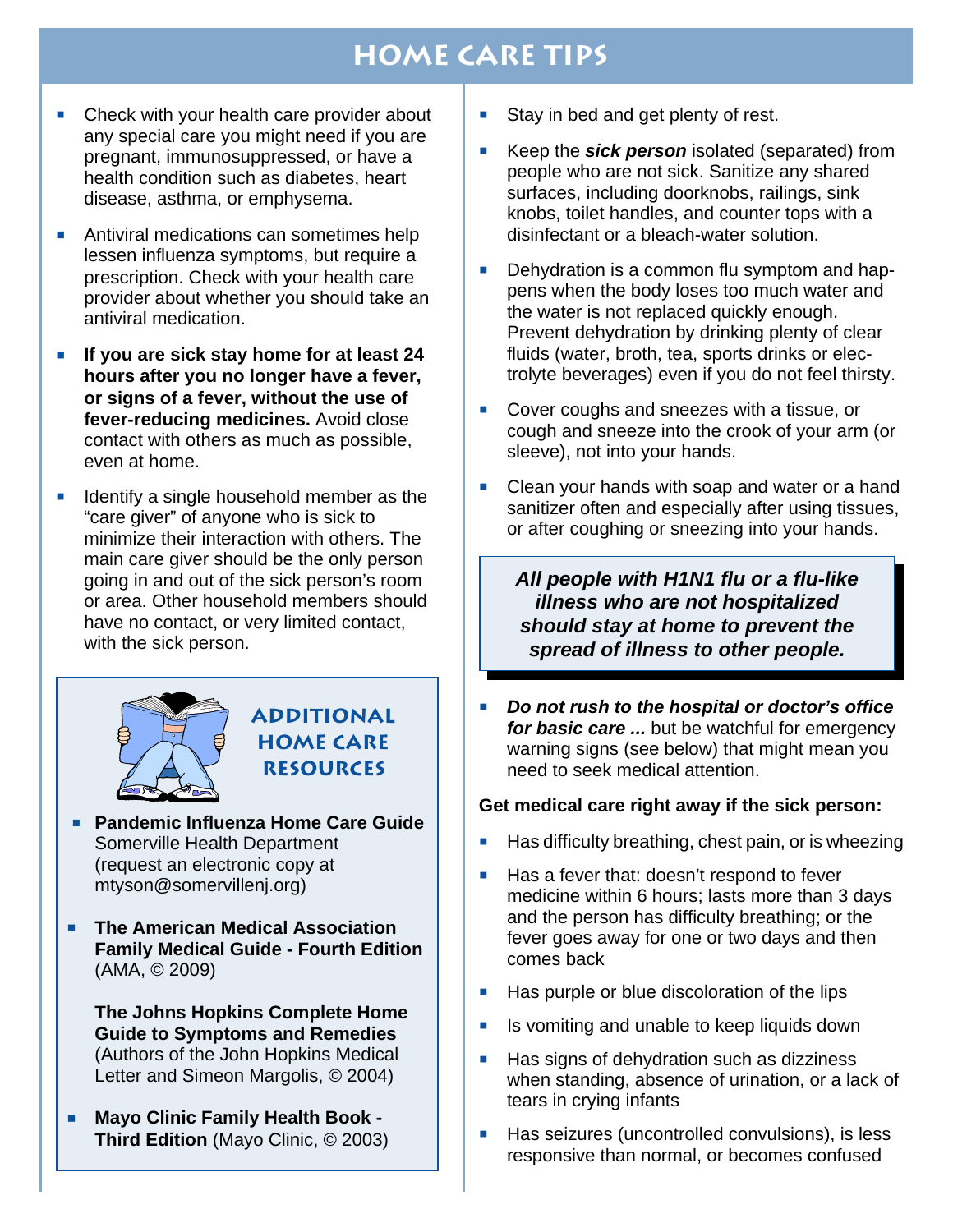# **HOW CAN I GET FLU READY?**

#### **PREPARE ... your home!**

Check the Emergency Planning Shopping List on the back page to see what you need if you or family members get sick and need to stay home for a week or so.

Designate a "sick room" (and bathroom, if possible) to isolate the ill person from the rest of the family, and to prevent them from further contaminating the rest of your home.

#### **PROTECT ... yourself against germs!**

- **P** Wash hands frequently with soap and warm water for 20 seconds, or use a hand sanitizer with at least 60% alcohol. Remember ... flu viruses can stay alive outside the body for hours.
- **Philter Avoid touching your eyes, nose, and mouth ... germs often spread hand-to-face.**
- **Practice "social distancing". Stay 4-6 feet away from people who are sick, coughing, or sneezing. If** you can't move away, turn your head away from a person who coughs or sneezes.



#### **PREVENT ... the spread of germs!**

- Cough or sneeze into the crook of your arm (or sleeve) not into your hands. If you cough or sneeze into a tissue cover both your nose and mouth. Throw away the tissue and wash your hands.
- **P** When you are sick, stay home... from work, school, or errands. **DO NOT** immediately return to work or school - while you may feel better, your body is still weak and more vulnerable to secondary infections.
- Clean common surfaces that are frequently touched.

#### **PROMOTE** ... **a strong immune system!**

- **EAT FOODS** rich in "antioxidants" like vitamins C and E, carotenoids, and omega-3 fatty acids that boost the immune system's fighting power. Choose deeply colored produce like peppers, broccoli, carrots, leafy green veggies, tomatoes or citrus fruits; nuts & seeds; fatty fish like salmon or tuna.
- **STAY HYDRATED...** it helps flush toxins from the body, keeps the mucus membranes in the nose and respiratory system moist and more resistant to germs, and helps thin excess mucus if you do get sick.
- **EXERCISE.** Regular, moderate exercise, like brisk walking, can boost the immune system's antibody and T cell response. Get at least 30 minutes of moderate exercise on most days of the week.
- **F GET ENOUGH REST.** Chronic lack of sleep affects your whole body, including the immune system. Children need 9-11 hours, adolescents need about 9 hours, and adults need 7-9 hours of sleep a night.
- **CONTROL STRESS.** Stress decreases your immune system's ability to identify and destroy invading organisms. Try these strategies to control stress: set limits and priorities; ask for help; take 15 minutes for yourself; create a support system of friends, family, or coworkers.

#### **STAY INFORMED!**

- **E** Somerville Health Department www.somervillenj.org (908) 725-2300
- **New Jersey Department of** Health and Senior Services www.state.nj.us/health/
- Centers for Disease Control and Prevention (CDC) www.cdc.gov/h1n1flu/ (800) 232-4636